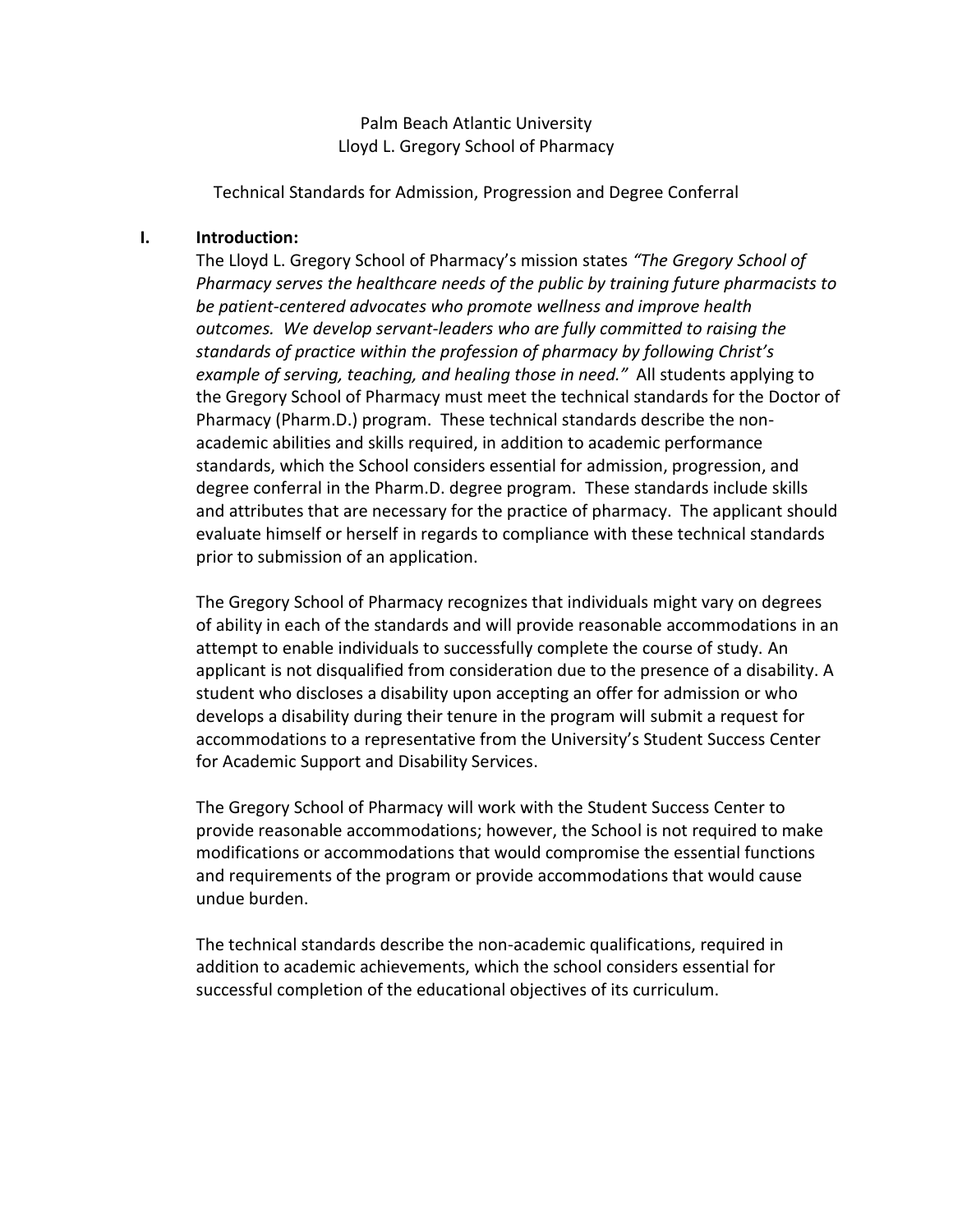## **II. Behavioral, Interpersonal, and Emotional Attributes:**

- A. Relate to colleagues, faculty, staff, and patients with honesty, integrity, nondiscrimination, self-sacrifice, and dedication.
- B. Develop and maintain mature, sensitive, and effective relationships with people of diverse backgrounds, cultures, and values.
- C. Demonstrate the capacity to be independent learners and problem-solvers.
- D. Demonstrate the emotional health required to employ intellectual abilities, exercise good judgment and fulfill responsibilities required from the pharmacy program.
- E. Display a professional demeanor while faced with physically, emotionally, and/or intellectually challenging situations.
- F. Assume responsibility for actions taken while in the classroom, participating in school activities and functions, and while on introductory and advanced pharmacy practice experiences.
- G. Adapt quickly to changing situations occurring both in the didactic and clinical environments.
- H. Arrange timely transportation to introductory and advanced pharmacy practice experiences and any required event or function occurring off campus.
- I. Comply with all facets of the Professionalism and Honor Code (PHC).

# **III. Communication Skills:**

- A. Communicate effectively and professionally with fellow classmates, faculty, staff, patients, caregivers, and members of the healthcare team.
- B. Retain, recall and apply information in an appropriate and timely fashion.
- C. Provide accurate and concise information to a patient and/or healthcare team member.
- D. Accurately spell medication names, disease and other important medical information with the use of a computer-assisted device.
- E. Interpret and respond appropriately and professionally to verbal, non-verbal, and written communication in order to complete curricular requirements.
- F. Actively and professionally participate in a group both in the didactic and clinical settings.
- G. Read, write, speak and comprehend the English language with mastery to complete curricular requirements in a timely manner.

# **IV. Intellectual Skills:**

- A. Demonstrate problem solving skills involving measurement, calculation, reasoning, analysis, integration, synthesis and evaluation.
- B. Demonstrate reasoning abilities to analyze and synthesize information from a variety of written and electronic sources.
- C. Incorporate relevant information from peers, faculty, and other professionals or scholarly sources in formulating medication therapy management plans.